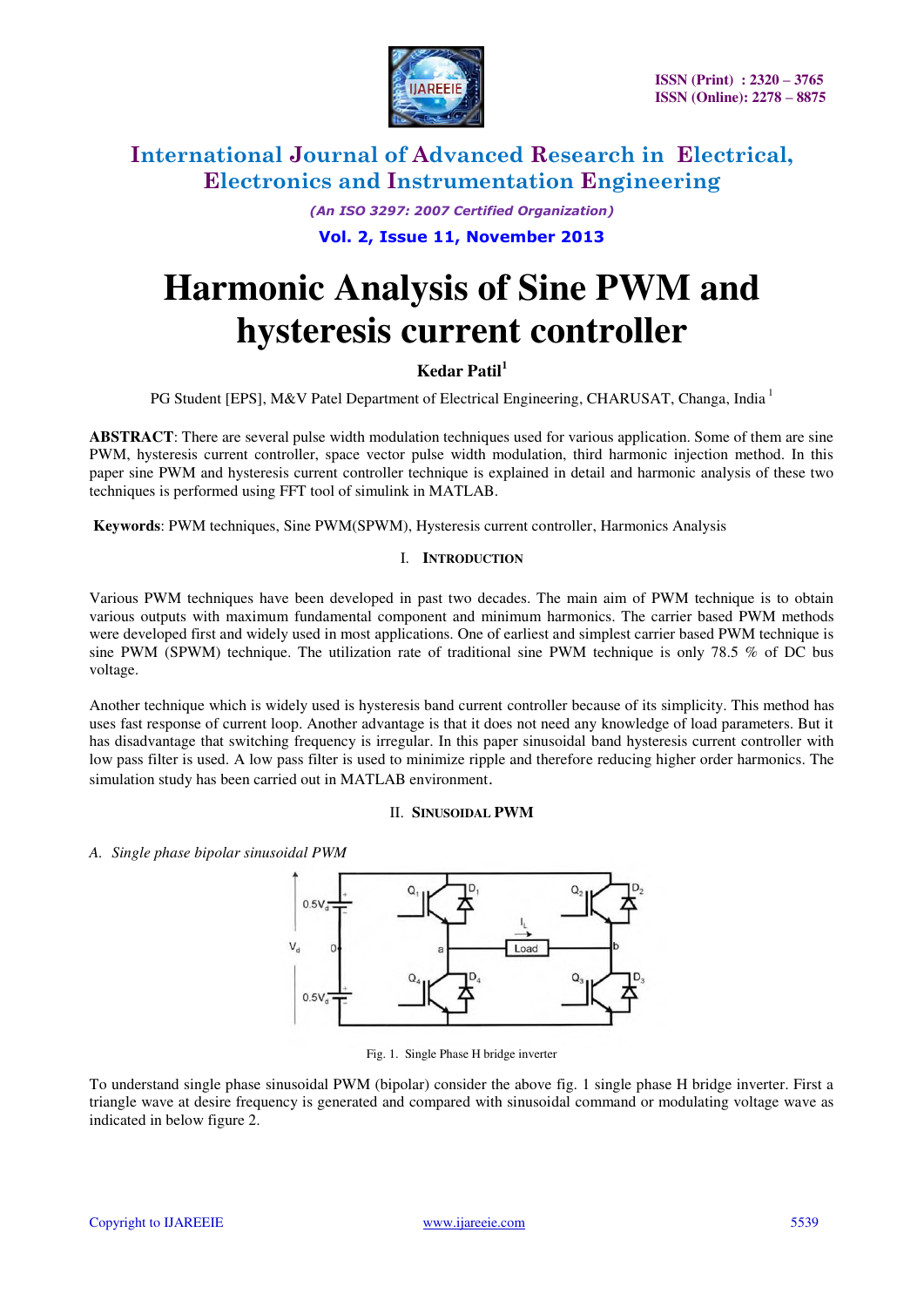

*(An ISO 3297: 2007 Certified Organization)* 

# **Vol. 2, Issue 11, November 2013**



Fig. 2. Waveform of carrier wave and modulating wave

Device pair  $Q_1$  and  $Q_3$  is turned on when amplitude of modulating wave is higher than amplitude of carrier wave. Similarly Device pair  $Q_2$  and  $Q_4$  is turn on when amplitude of modulating wave is less than amplitude of carrier wave. The resulting PWM output is shown in below part of fig. The technique is called bipolar because a pair of devices, one from each pole, switches togher to generate bipolar voltage wave. We can see that output of fundamental frequency is same as modulating frequency and amplitude of output PWM voltage is varies linearly with amplitude of modulating wave until peak of modulating wave and carrier wave are equal.

### *B. Single phase unipolar sine PWM*



Fig. 3. Waveform of carrier wave and modulating wave and output voltage

In single phase unipolar sine PWM single phase H bridge inverter is similar which is used in single phase bipolar sinusoidal PWM technique. Here difference is that two legs of H bridge inverter are switch separately.The modulating signal  $v^*_{\alpha}$  for the left leg is compared with the triangular carrier wave to generate the actual  $V_{\alpha}$  wave shown in part (b). This wave has the same shape as  $V_{ab}$  in Figure 2.1, except it has an amplitude variation of  $+/-0.5Vd$  with respect to the dc center point. The modulating signal  $V_{b_0}^*$  for the right leg is at 180° phase angle with  $V_{a_0}^*$ , and the actual  $V_{b_0}$ wave is shown in part (c). The output voltage is given by  $V_{ab} = V_{ao} - V_{bo}$  as indicated in part (d).

The scheme is called unipolar because output voltage of PWM varies between o to +  $V<sub>d</sub>$  for positive half cylcle and o to  $-V_d$  during negative half cycle.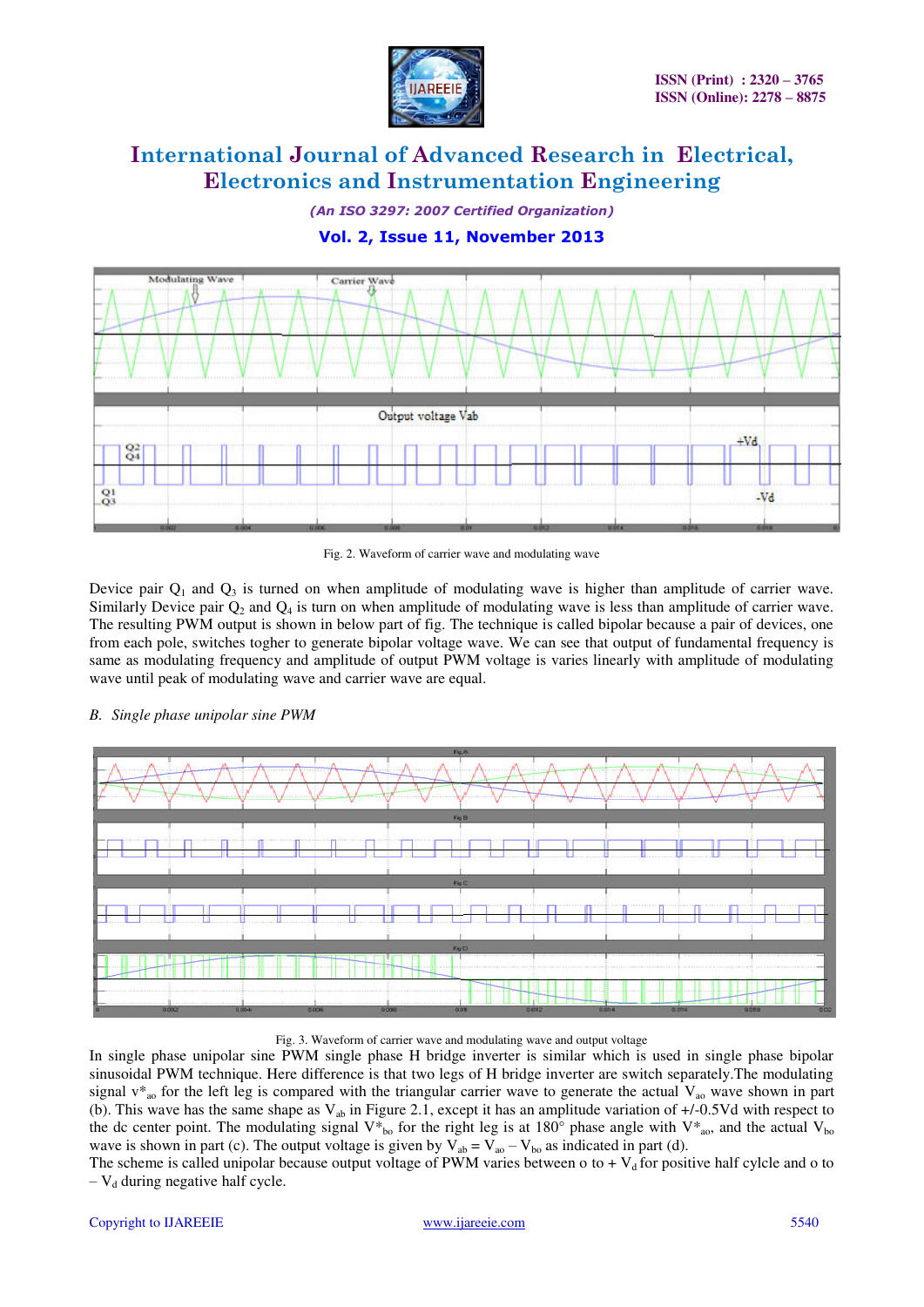

*(An ISO 3297: 2007 Certified Organization)* 

# **Vol. 2, Issue 11, November 2013**

### *C. Three phase sinusoidal PWM*



Fig. 4. Waveform of carrier wave and modulating wave and output voltage

The principle of single phase unipolar sinusoidal PWM can be utilized to three phase sinusoidal PWM technique. Here modulating wavefrom is displaced by 180 degree each other and concept is similar which has been used in single phase unipolar PWM technique. From fig 4 we can see that modulating wave  $V^*_{a0}$ ,  $V^*_{b0}$ ,  $V^*_{c0}$  is displaced by 180 degree. Each leg of three phase inverter is switch separately. For first leg if magnitude of modulating wave  $V^*_{\alpha}$  is higher than carrier wave than upper switch is turn on otherwise and if it is less than lower switch is turn on. Similar concept is used for other legs of three phase inverter for  $V^*{}_{bo}$  and  $V^*{}_{co}$ . Terms associate with three phase inverter are explained below:

*a. Frequency modulation ratio* ( $M_f$ ) : It can be defined as ratio of PWM frequency(Carrier wave frequency) to fundamental frequency(Modulating wave frequency).

If frequency modulation is not integer then there may be exist subharmonics at output voltage. If frequency modulation is not odd then DC componenets may be exist and even harmonics may be present at output. To suppress odd multiple of 3 and even harmonics, Frequency moduaion should be kept multiple of 3.

*b. Modulation Index (M):* It can be defined as ratio of amplitude of modulating waveform to amplitude of carrier waveform.

If M<1 it means that PWM inverter operates at under modulation and if M>1 it means that PWM inver operates at over modulation. Generally PWM inver operates at under modulation. If it is operated at over modulation then linear relation between modulating wave and output voltage will not be continue.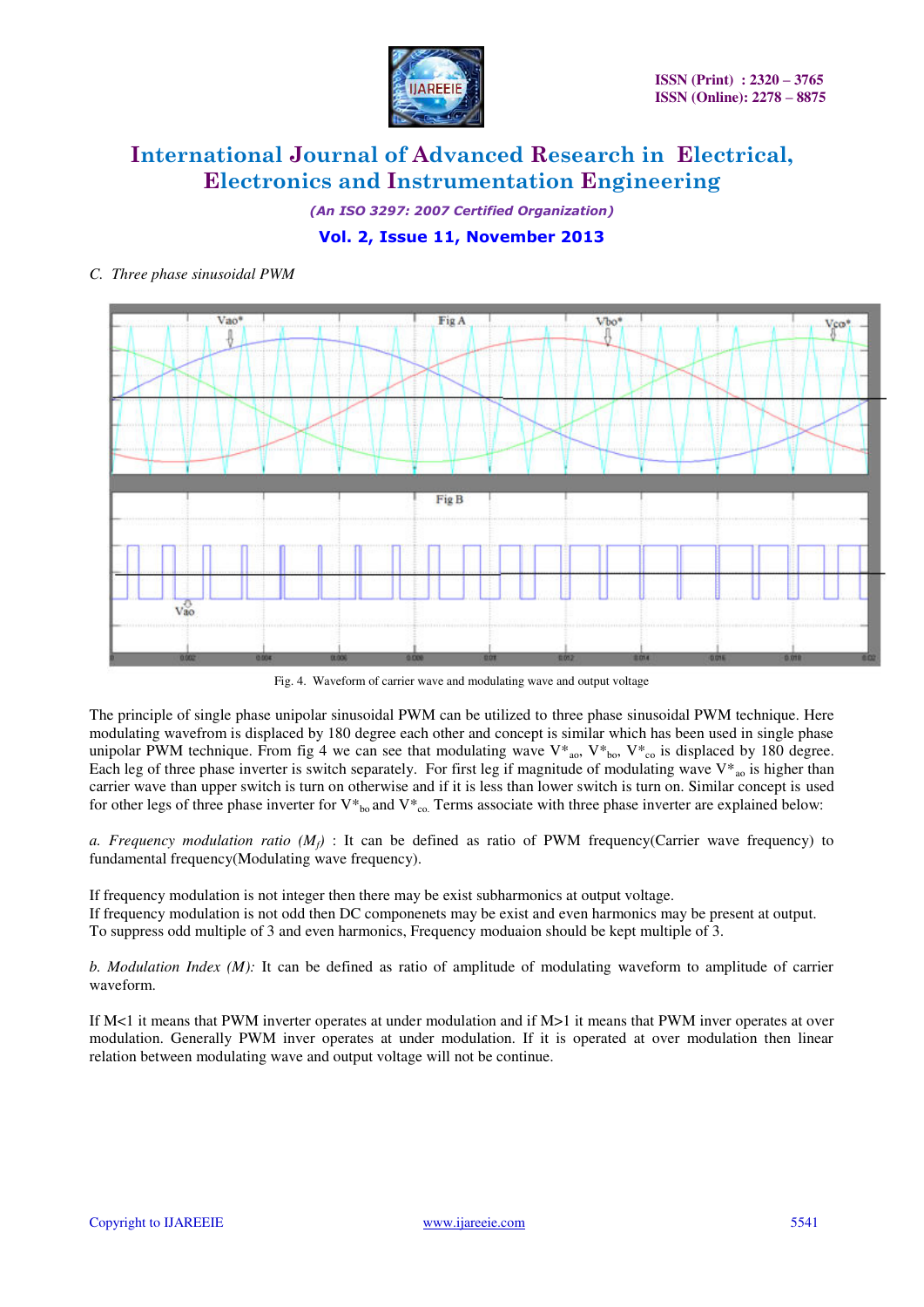

*(An ISO 3297: 2007 Certified Organization)* 

### **Vol. 2, Issue 11, November 2013**

#### III. **HYSTERESIS BAND CURRENT CONTROLLER**



Fig. 5 Principle of hysresis band current controller

One of the simplest current control PWM techniques is the hysteresis band (HB) control shown in this figure 5. Basically, it is an instantaneous feedback current control method in which the actual current continuously tracks the command current within a pre assigned hysteresis band. As indicated in the figure 5, if the actual current exceeds the HB, the upper device of the half-bridge is turned off and the lower device is turned on. As the current decays and crosses the lower band, the lower device is turned off and the upper device is turned on. If the HB is reduced, the harmonic quality of the wave will improve, but the switching frequency will increase, which will in turn cause higher switching losses.

This same logic can applied to three phase waveform also. In three phase 3 reference signal 120 phase shifted is used and is compared with load current as a result we get desired output. Advantage and disadvantage of this method is shown below.

#### Advantages:

- 1. Excellent dynamic response.
- 2. Low cost and easily implementation.

#### Disadvantages:

- I. Large current ripple in steady state.<br>II. Variation of switching frequency.
- Variation of switching frequency.
- III. No intercommunication between each hysteresis controller of three phases and hence no strategy to generate zero voltage vector. Hence signal will leave hysteresis band whenever zero vector is turn on.
- IV. The modulation process generates sub harmonic components.

#### **V. SIMULATION RESULTS**

MATLAB/Simulink software is used to implementation of SPWM, Hysteresis band PWM. Simulink models are built on the corresponding in previous methods. LC filters are required at the outputs in order to filter out the PWM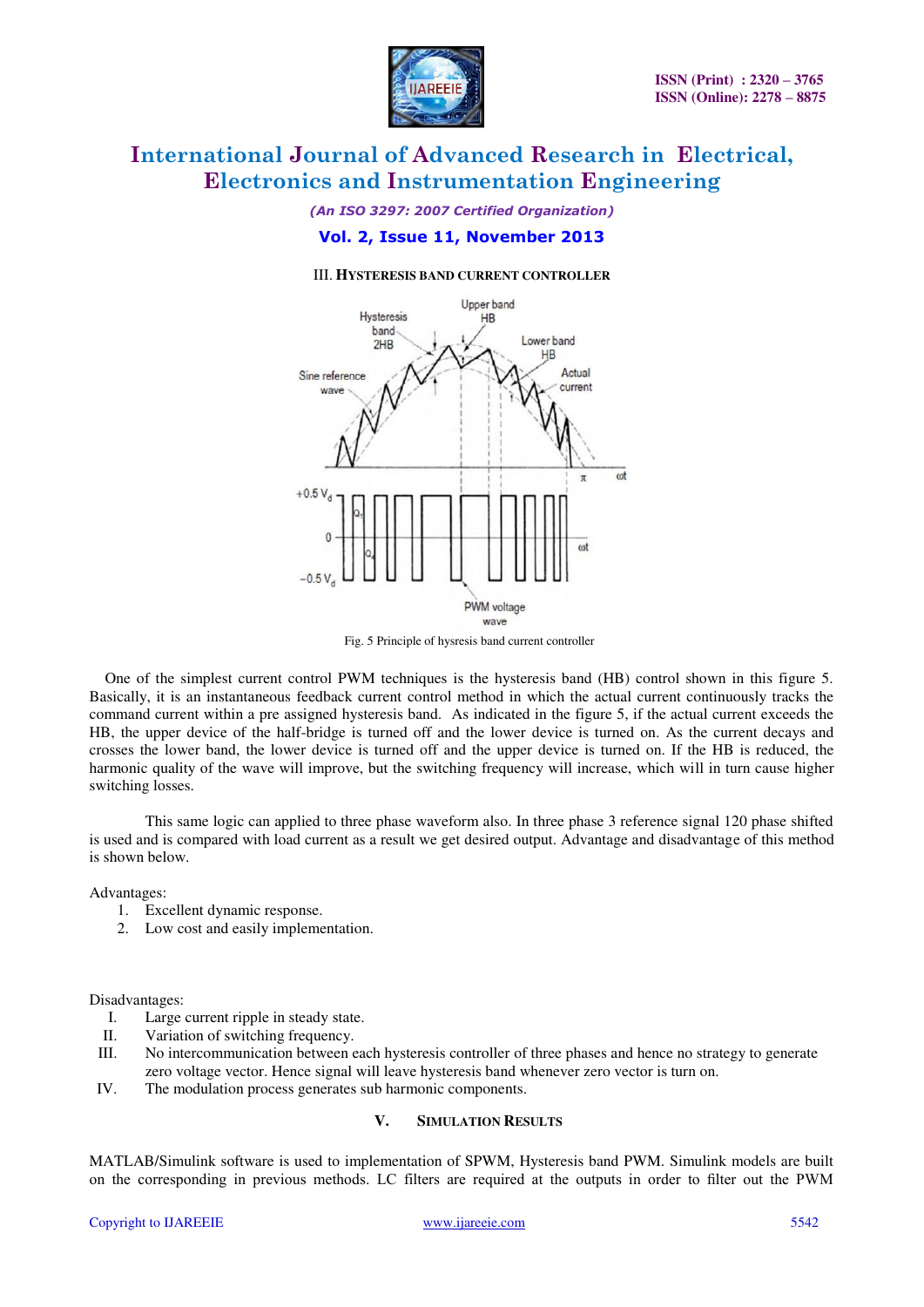

*(An ISO 3297: 2007 Certified Organization)* 

### **Vol. 2, Issue 11, November 2013**

waveforms and visualize the fundamental results. A Comparison of Harmonic Analyses Of The Various PWM Techniques Undertaken In this Project are shown below for different loads.

| <b>TABLEI</b>                         |               |                      |  |  |
|---------------------------------------|---------------|----------------------|--|--|
| With Constant Load ( $R = 3 \Omega$ ) |               |                      |  |  |
| <b>PWM</b> Technique                  | % Current THD | <b>%</b> voltage THD |  |  |
| <b>SPWM</b>                           | $0.78 \%$     | $0.78\%$             |  |  |
| <b>Hysteresis PWM</b>                 | 4.5 %         | 4.5 %                |  |  |

TABLE II

| With Constant Load ( $R = 3 \Omega$ and $L = 5mH$ ) |               |                      |  |
|-----------------------------------------------------|---------------|----------------------|--|
| <b>PWM</b> Technique                                | % Current THD | <b>%</b> voltage THD |  |
| <b>SPWM</b>                                         | $0.92\%$      | 0.61%                |  |
| <b>Hysteresis PWM</b>                               | $3.56\%$      | $4.72\%$             |  |

TABLE III

| With Constant Load ( $R = 3 \Omega$ , L = 5 mH and C = 50 $\mu$ F) |               |                      |  |
|--------------------------------------------------------------------|---------------|----------------------|--|
| <b>PWM Technique</b>                                               | % Current THD | <b>%</b> voltage THD |  |
| <b>SPWM</b>                                                        | $4.03\%$      | $1.14\%$             |  |
| <b>Hysteresis PWM</b>                                              | $4.22\%$      | $2.26\%$             |  |

| With Constant Load (5 HP Induction Motor) |               |                      |  |
|-------------------------------------------|---------------|----------------------|--|
| <b>PWM</b> Technique                      | % Current THD | <b>%</b> voltage THD |  |
| <b>SPWM</b>                               | $1.24\%$      | $2.86\%$             |  |
| <b>Hysteresis PWM</b>                     | $1.22\%$      | $2.79\%$             |  |

#### IV.**CONCLUSION**

Some Major Concerns in Comparing Different PWM Techniques:

- Good utilization of DC power supply that is to deliver a higher
- Output voltage with the same DC supply.
- Low switching losses.
- Good linearity in voltage and or current control.
- Low harmonics contents in the output voltage and or currents, especially in the low frequency region.

The different voltage control techniques produce a range of harmonics on the output voltage. From my simulation results I observed that Sine PWM is more effective in reducing the Lower order harmonics as compared to hysteresis band PWM with low switching losses.